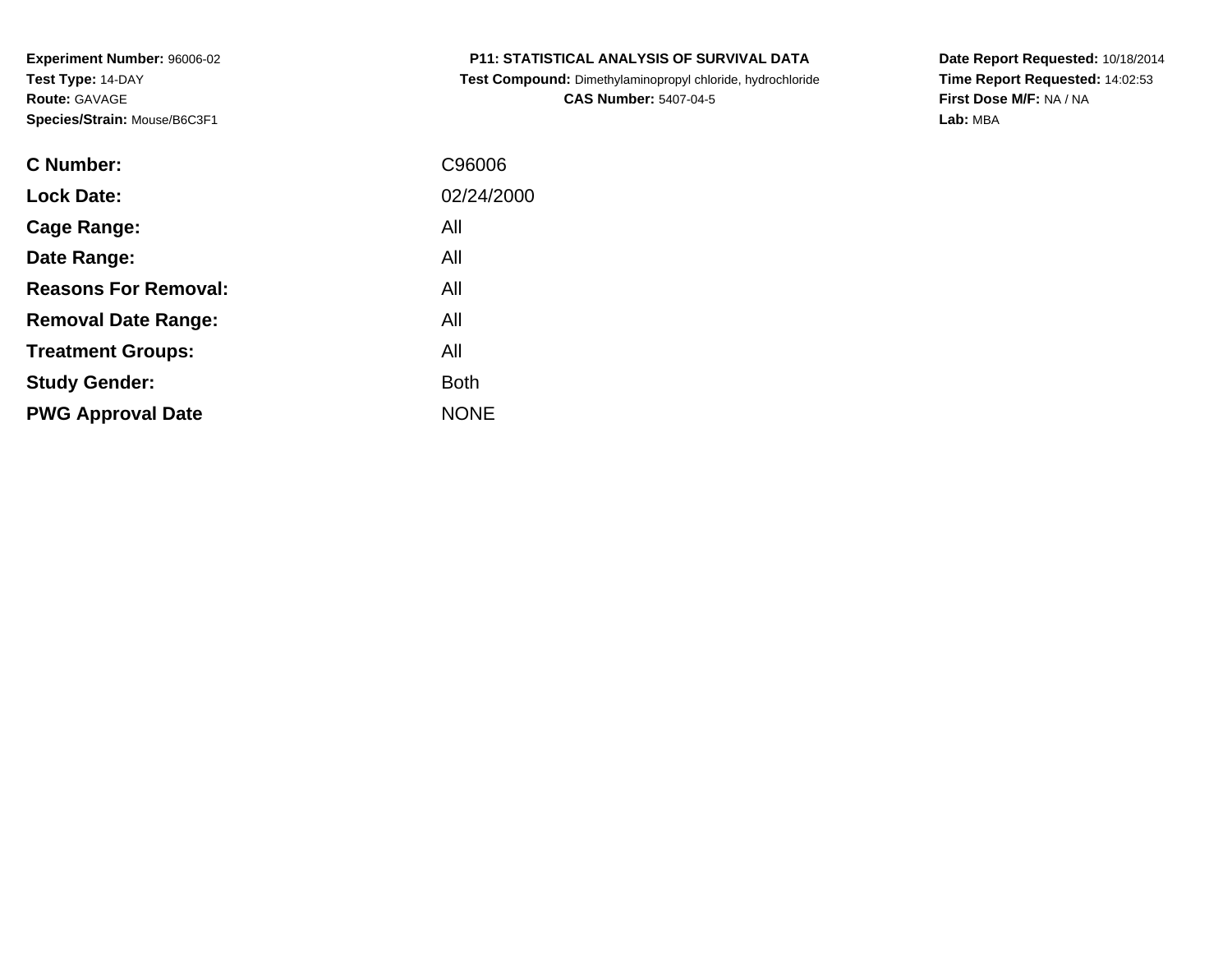## **P11: STATISTICAL ANALYSIS OF SURVIVAL DATA**

 **Test Compound:** Dimethylaminopropyl chloride, hydrochloride**CAS Number:** 5407-04-5

**Date Report Requested:** 10/18/2014**Time Report Requested:** 14:02:53**First Dose M/F:** NA / NA**Lab:** MBA

## **Male MOUSEFIRST TERMINAL SACRIFICE AT 17 DAYS**

|                               |                     | INDIVIDUAL SURVIVAL TIMES (DAYS) |                   |
|-------------------------------|---------------------|----------------------------------|-------------------|
| <b>DOSE = VEHICLE CONTROL</b> |                     |                                  |                   |
| <b>TOTAL 5</b>                | UNCENSORED DEATHS 0 | CENSORED DEATHS 0                | <b>TERMINAL 5</b> |
| <b>UNCENSORED DEATH DAYS</b>  |                     |                                  |                   |
| none                          |                     |                                  |                   |
| <b>CENSORED DEATH DAYS</b>    |                     |                                  |                   |
| none                          |                     |                                  |                   |
| $DOSE = 6.25$<br><b>MG/KG</b> |                     |                                  |                   |
| <b>TOTAL 5</b>                | UNCENSORED DEATHS 0 | CENSORED DEATHS 0                | <b>TERMINAL 5</b> |
| <b>UNCENSORED DEATH DAYS</b>  |                     |                                  |                   |
| none                          |                     |                                  |                   |
| <b>CENSORED DEATH DAYS</b>    |                     |                                  |                   |
| none                          |                     |                                  |                   |
| $DOSE = 12.5$<br><b>MG/KG</b> |                     |                                  |                   |
| <b>TOTAL 5</b>                | UNCENSORED DEATHS 0 | <b>CENSORED DEATHS 0</b>         | <b>TERMINAL 5</b> |
| <b>UNCENSORED DEATH DAYS</b>  |                     |                                  |                   |
| none                          |                     |                                  |                   |
| <b>CENSORED DEATH DAYS</b>    |                     |                                  |                   |
| none                          |                     |                                  |                   |
| $DOSE = 25 MG/KG$             |                     |                                  |                   |
| TOTAL <sub>5</sub>            | UNCENSORED DEATHS 0 | <b>CENSORED DEATHS 0</b>         | <b>TERMINAL 5</b> |
| <b>UNCENSORED DEATH DAYS</b>  |                     |                                  |                   |
| none                          |                     |                                  |                   |
| <b>CENSORED DEATH DAYS</b>    |                     |                                  |                   |
| none                          |                     |                                  |                   |

(A) FIRST TERMINAL SACRIFICE

(B) THE FIRST ENTRY IS THE TREND TEST (TARONE, 1975) RESULT. SUBSEQUENT ENTRIES ARE THE RESULTS OF PAIRWISE TESTS (COX, 1972). NEGATIVE TRENDS ARE INDICATED BY "N".

(C) MEAN OF ALL UNCENSORED DEATHS PRIOR TO TERMINAL SACRIFICE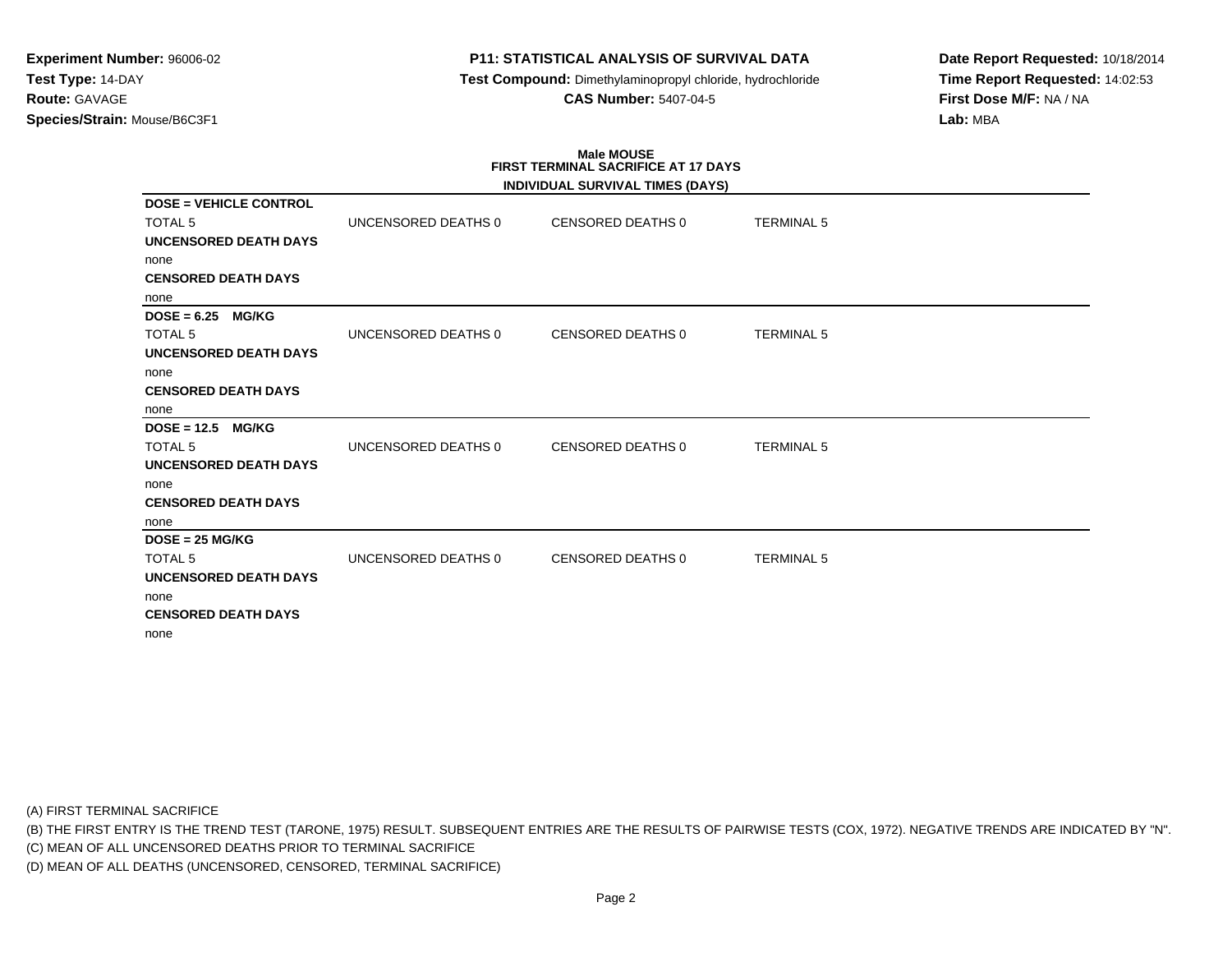## **P11: STATISTICAL ANALYSIS OF SURVIVAL DATA**

 **Test Compound:** Dimethylaminopropyl chloride, hydrochloride**CAS Number:** 5407-04-5

**Date Report Requested:** 10/18/2014**Time Report Requested:** 14:02:53**First Dose M/F:** NA / NA**Lab:** MBA

### **Male MOUSE FIRST TERMINAL SACRIFICE AT 17 DAYSINDIVIDUAL SURVIVAL TIMES (DAYS)**

|                              |                     | 111211122722211117721111122121121 |                   |  |
|------------------------------|---------------------|-----------------------------------|-------------------|--|
| $DOSE = 50 MG/KG$            |                     |                                   |                   |  |
| <b>TOTAL 5</b>               | UNCENSORED DEATHS 0 | CENSORED DEATHS 0                 | <b>TERMINAL 5</b> |  |
| <b>UNCENSORED DEATH DAYS</b> |                     |                                   |                   |  |
| none                         |                     |                                   |                   |  |
| <b>CENSORED DEATH DAYS</b>   |                     |                                   |                   |  |
| none                         |                     |                                   |                   |  |
| $DOSE = 100$<br><b>MG/KG</b> |                     |                                   |                   |  |
| <b>TOTAL 5</b>               | UNCENSORED DEATHS 0 | CENSORED DEATHS 0                 | <b>TERMINAL 5</b> |  |
| <b>UNCENSORED DEATH DAYS</b> |                     |                                   |                   |  |
| none                         |                     |                                   |                   |  |
| <b>CENSORED DEATH DAYS</b>   |                     |                                   |                   |  |
| none                         |                     |                                   |                   |  |

(A) FIRST TERMINAL SACRIFICE

(B) THE FIRST ENTRY IS THE TREND TEST (TARONE, 1975) RESULT. SUBSEQUENT ENTRIES ARE THE RESULTS OF PAIRWISE TESTS (COX, 1972). NEGATIVE TRENDS ARE INDICATED BY "N".

(C) MEAN OF ALL UNCENSORED DEATHS PRIOR TO TERMINAL SACRIFICE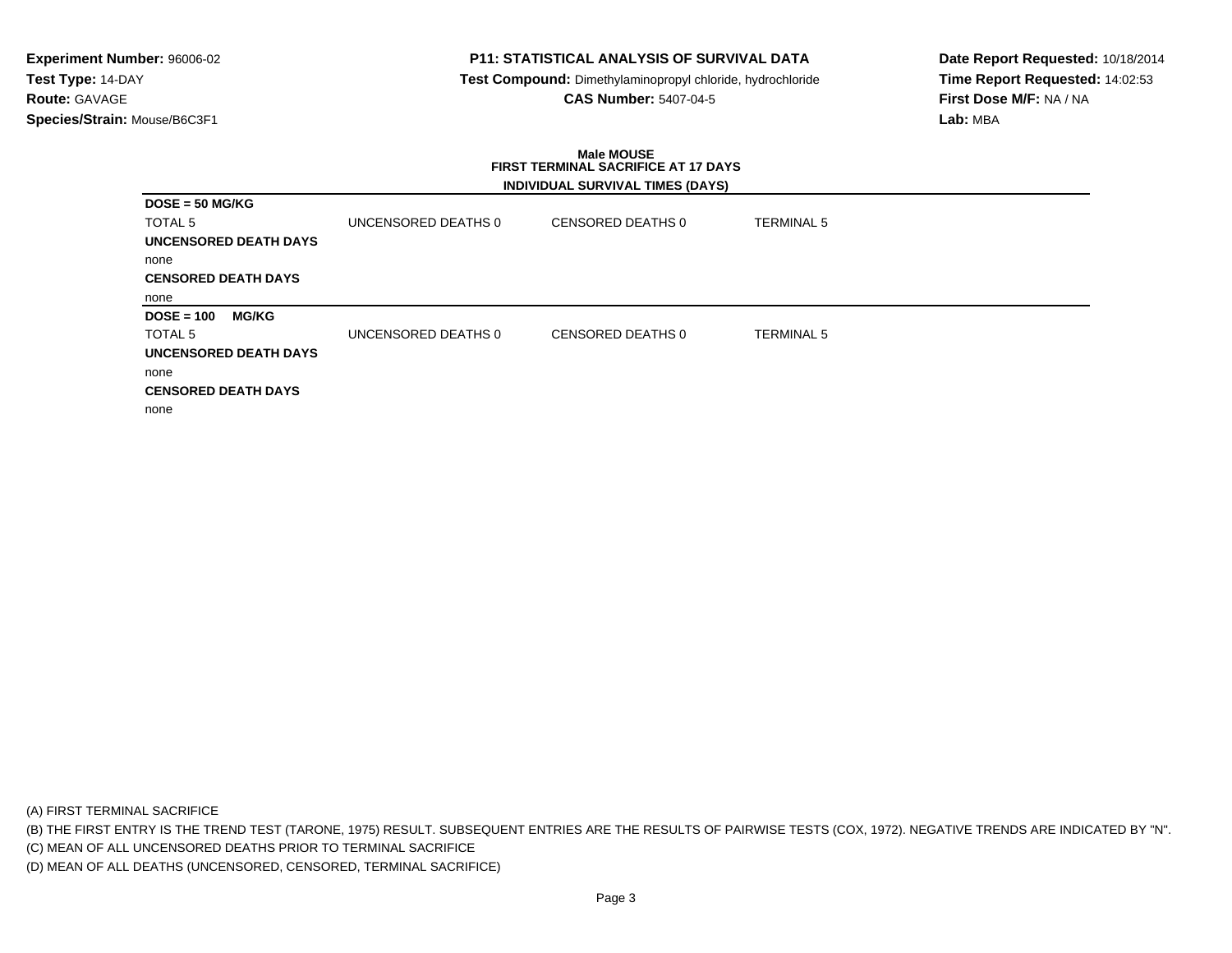### **P11: STATISTICAL ANALYSIS OF SURVIVAL DATA**

**Test Compound:** Dimethylaminopropyl chloride, hydrochloride

**CAS Number:** 5407-04-5

**Date Report Requested:** 10/18/2014**Time Report Requested:** 14:02:53**First Dose M/F:** NA / NA**Lab:** MBA

### **Male MOUSEFIRST TERMINAL SACRIFICE AT 17 DAYS**

### **KAPLAN-MEIER SURVIVAL PROBABILITY ESTIMATES (%)**

| <b>DOSE</b>            |       |       |       |       |       | TIME (DAYS) |       |       |       |       |
|------------------------|-------|-------|-------|-------|-------|-------------|-------|-------|-------|-------|
|                        |       |       | ิค    | 8     | 10    | 12          | 14    | 16    | 18    | 17(A) |
| <b>VEHICLE CONTROL</b> | 100.0 | 100.0 | 100.0 | 100.0 | 100.0 | 100.0       | 100.0 | 100.0 | 100.0 | 100.0 |
| 6.25<br><b>MG/KG</b>   | 100.0 | 100.0 | 100.0 | 100.0 | 100.0 | 100.0       | 100.0 | 100.0 | 100.0 | 100.0 |
| 12.5<br><b>MG/KG</b>   | 100.0 | 100.0 | 100.0 | 100.0 | 100.0 | 100.0       | 100.0 | 100.0 | 100.0 | 100.0 |
| 25 MG/KG               | 100.0 | 100.0 | 100.0 | 100.0 | 100.0 | 100.0       | 100.0 | 100.0 | 100.0 | 100.0 |
| <b>50 MG/KG</b>        | 100.0 | 100.0 | 100.0 | 100.0 | 100.0 | 100.0       | 100.0 | 100.0 | 100.0 | 100.0 |
| <b>MG/KG</b><br>100    | 100.0 | 100.0 | 100.0 | 100.0 | 100.0 | 100.0       | 100.0 | 100.0 | 100.0 | 100.0 |

(A) FIRST TERMINAL SACRIFICE

(B) THE FIRST ENTRY IS THE TREND TEST (TARONE, 1975) RESULT. SUBSEQUENT ENTRIES ARE THE RESULTS OF PAIRWISE TESTS (COX, 1972). NEGATIVE TRENDS ARE INDICATED BY "N".

(C) MEAN OF ALL UNCENSORED DEATHS PRIOR TO TERMINAL SACRIFICE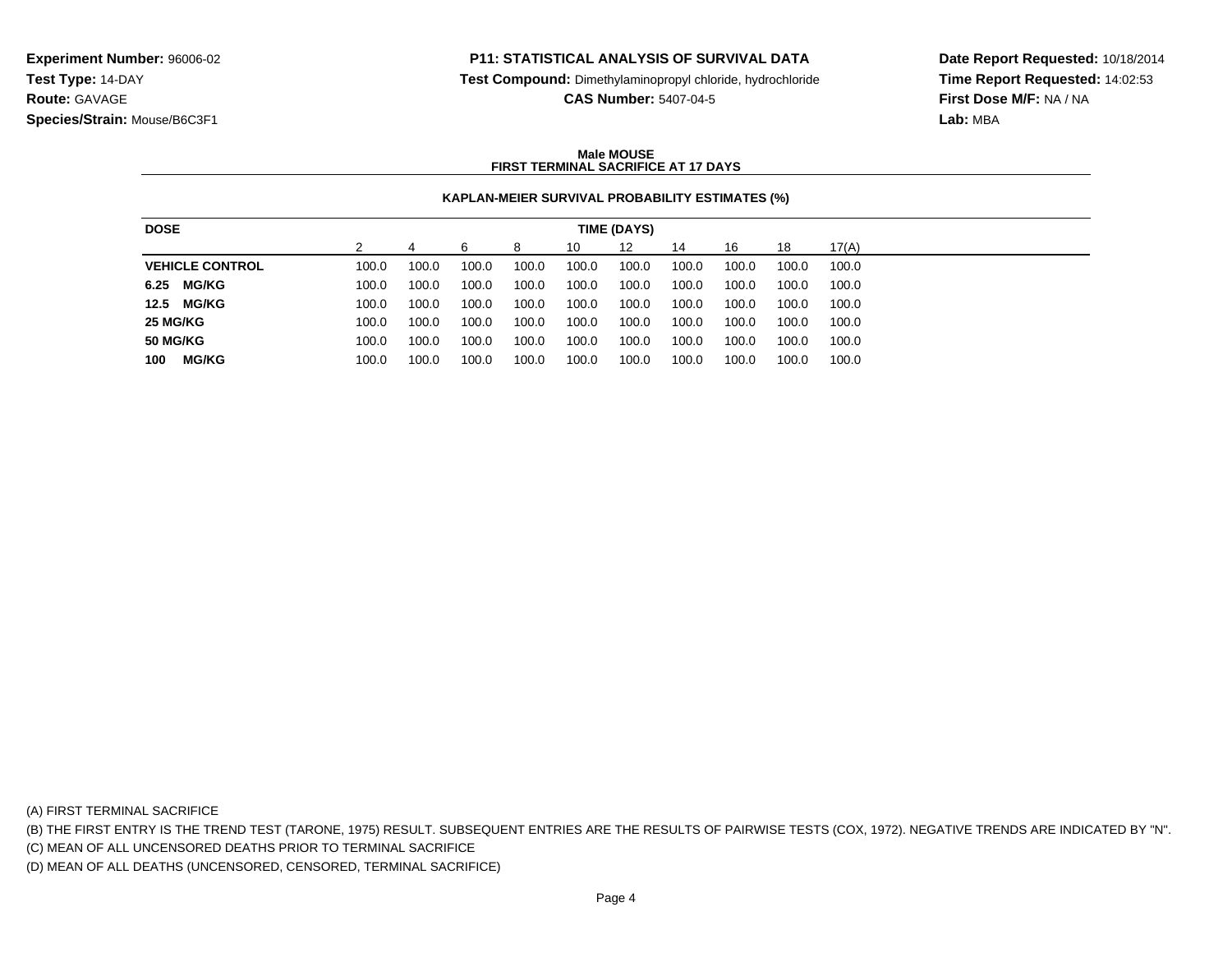## **P11: STATISTICAL ANALYSIS OF SURVIVAL DATA**

**Test Compound:** Dimethylaminopropyl chloride, hydrochloride

**CAS Number:** 5407-04-5

**Date Report Requested:** 10/18/2014**Time Report Requested:** 14:02:53**First Dose M/F:** NA / NA**Lab:** MBA

### **Male MOUSEFIRST TERMINAL SACRIFICE AT 17 DAYS**

### **SURVIVAL SUMMARY STATISTICS**

| <b>DOSE</b>                           | <b>VEHICLE CONTROL</b>                                                                                                                                                                                                                                                                                                                                                                                                                                                                 | 6.25 MG/KG                                                                                                                                                                                                                                                                                                                                                                                                                                                                             | <b>MG/KG</b><br>12.5                                                                                                                                                                                                                                                                                                                                                                                                                                                                   | 25 MG/KG           |  |
|---------------------------------------|----------------------------------------------------------------------------------------------------------------------------------------------------------------------------------------------------------------------------------------------------------------------------------------------------------------------------------------------------------------------------------------------------------------------------------------------------------------------------------------|----------------------------------------------------------------------------------------------------------------------------------------------------------------------------------------------------------------------------------------------------------------------------------------------------------------------------------------------------------------------------------------------------------------------------------------------------------------------------------------|----------------------------------------------------------------------------------------------------------------------------------------------------------------------------------------------------------------------------------------------------------------------------------------------------------------------------------------------------------------------------------------------------------------------------------------------------------------------------------------|--------------------|--|
| SURVIVAL AT END OF STUDY              | 100.0%                                                                                                                                                                                                                                                                                                                                                                                                                                                                                 | 100.0%                                                                                                                                                                                                                                                                                                                                                                                                                                                                                 | 100.0%                                                                                                                                                                                                                                                                                                                                                                                                                                                                                 | 100.0%             |  |
| (KAPLAN-MEIER)                        |                                                                                                                                                                                                                                                                                                                                                                                                                                                                                        |                                                                                                                                                                                                                                                                                                                                                                                                                                                                                        |                                                                                                                                                                                                                                                                                                                                                                                                                                                                                        |                    |  |
| <b>SIGNIFICANCE (B)</b>               | $\begin{array}{cccccccccccccc} \multicolumn{2}{c}{} & \multicolumn{2}{c}{} & \multicolumn{2}{c}{} & \multicolumn{2}{c}{} & \multicolumn{2}{c}{} & \multicolumn{2}{c}{} & \multicolumn{2}{c}{} & \multicolumn{2}{c}{} & \multicolumn{2}{c}{} & \multicolumn{2}{c}{} & \multicolumn{2}{c}{} & \multicolumn{2}{c}{} & \multicolumn{2}{c}{} & \multicolumn{2}{c}{} & \multicolumn{2}{c}{} & \multicolumn{2}{c}{} & \multicolumn{2}{c}{} & \multicolumn{2}{c}{} & \multicolumn{2}{c}{} & \$ | $\begin{array}{cccccccccccccc} \multicolumn{2}{c}{} & \multicolumn{2}{c}{} & \multicolumn{2}{c}{} & \multicolumn{2}{c}{} & \multicolumn{2}{c}{} & \multicolumn{2}{c}{} & \multicolumn{2}{c}{} & \multicolumn{2}{c}{} & \multicolumn{2}{c}{} & \multicolumn{2}{c}{} & \multicolumn{2}{c}{} & \multicolumn{2}{c}{} & \multicolumn{2}{c}{} & \multicolumn{2}{c}{} & \multicolumn{2}{c}{} & \multicolumn{2}{c}{} & \multicolumn{2}{c}{} & \multicolumn{2}{c}{} & \multicolumn{2}{c}{} & \$ | $\begin{array}{cccccccccccccc} \multicolumn{2}{c}{} & \multicolumn{2}{c}{} & \multicolumn{2}{c}{} & \multicolumn{2}{c}{} & \multicolumn{2}{c}{} & \multicolumn{2}{c}{} & \multicolumn{2}{c}{} & \multicolumn{2}{c}{} & \multicolumn{2}{c}{} & \multicolumn{2}{c}{} & \multicolumn{2}{c}{} & \multicolumn{2}{c}{} & \multicolumn{2}{c}{} & \multicolumn{2}{c}{} & \multicolumn{2}{c}{} & \multicolumn{2}{c}{} & \multicolumn{2}{c}{} & \multicolumn{2}{c}{} & \multicolumn{2}{c}{} & \$ | -----              |  |
| (LIFE TABLE)                          |                                                                                                                                                                                                                                                                                                                                                                                                                                                                                        |                                                                                                                                                                                                                                                                                                                                                                                                                                                                                        |                                                                                                                                                                                                                                                                                                                                                                                                                                                                                        |                    |  |
| <b>MEAN DAY OF NATURAL DEATHS (C)</b> |                                                                                                                                                                                                                                                                                                                                                                                                                                                                                        |                                                                                                                                                                                                                                                                                                                                                                                                                                                                                        |                                                                                                                                                                                                                                                                                                                                                                                                                                                                                        |                    |  |
| (STANDARD ERROR)                      | $\cdot$                                                                                                                                                                                                                                                                                                                                                                                                                                                                                | $\cdot$ .                                                                                                                                                                                                                                                                                                                                                                                                                                                                              | (.)                                                                                                                                                                                                                                                                                                                                                                                                                                                                                    | $\left( . \right)$ |  |
| <b>MEAN LIFE SPAN (D)</b>             | 17.0                                                                                                                                                                                                                                                                                                                                                                                                                                                                                   | 17.0                                                                                                                                                                                                                                                                                                                                                                                                                                                                                   | 17.0                                                                                                                                                                                                                                                                                                                                                                                                                                                                                   | 17.0               |  |
| (STANDARD ERROR)                      | (0.0)                                                                                                                                                                                                                                                                                                                                                                                                                                                                                  | (0.0)                                                                                                                                                                                                                                                                                                                                                                                                                                                                                  | (0.0)                                                                                                                                                                                                                                                                                                                                                                                                                                                                                  | (0.0)              |  |

(A) FIRST TERMINAL SACRIFICE

(B) THE FIRST ENTRY IS THE TREND TEST (TARONE, 1975) RESULT. SUBSEQUENT ENTRIES ARE THE RESULTS OF PAIRWISE TESTS (COX, 1972). NEGATIVE TRENDS ARE INDICATED BY "N".

(C) MEAN OF ALL UNCENSORED DEATHS PRIOR TO TERMINAL SACRIFICE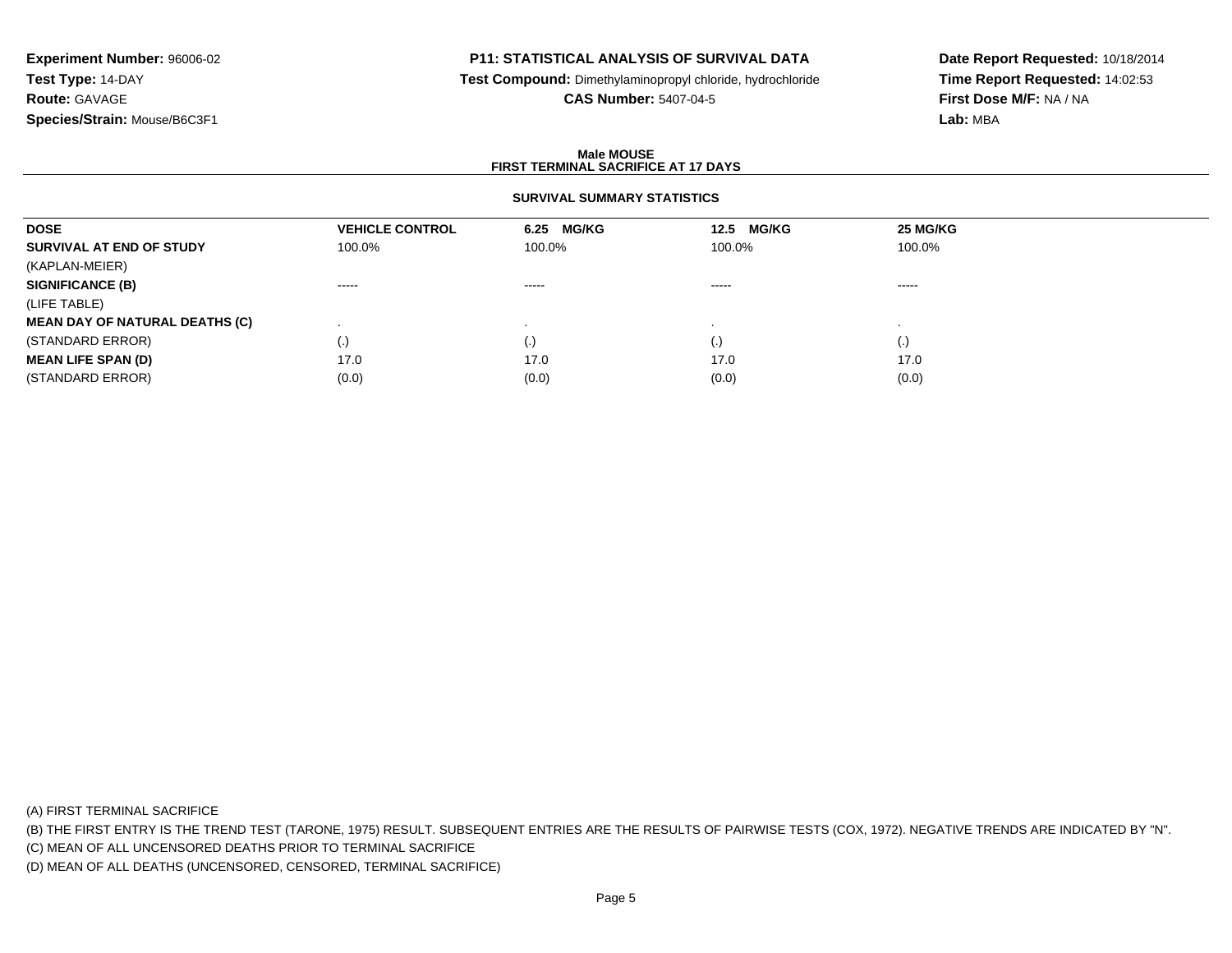## **P11: STATISTICAL ANALYSIS OF SURVIVAL DATA**

 **Test Compound:** Dimethylaminopropyl chloride, hydrochloride**CAS Number:** 5407-04-5

**Date Report Requested:** 10/18/2014**Time Report Requested:** 14:02:53**First Dose M/F:** NA / NA**Lab:** MBA

### **Male MOUSEFIRST TERMINAL SACRIFICE AT 17 DAYS**

## **SURVIVAL SUMMARY STATISTICS**

| <b>50 MG/KG</b> | <b>MG/KG</b><br>100 |
|-----------------|---------------------|
| 100.0%          | 100.0%              |
|                 |                     |
| $\cdots$        | -----               |
|                 |                     |
|                 |                     |
| (.)             | (.)                 |
| 17.0            | 17.0                |
| (0.0)           | (0.0)               |
|                 |                     |

(A) FIRST TERMINAL SACRIFICE

(B) THE FIRST ENTRY IS THE TREND TEST (TARONE, 1975) RESULT. SUBSEQUENT ENTRIES ARE THE RESULTS OF PAIRWISE TESTS (COX, 1972). NEGATIVE TRENDS ARE INDICATED BY "N".

(C) MEAN OF ALL UNCENSORED DEATHS PRIOR TO TERMINAL SACRIFICE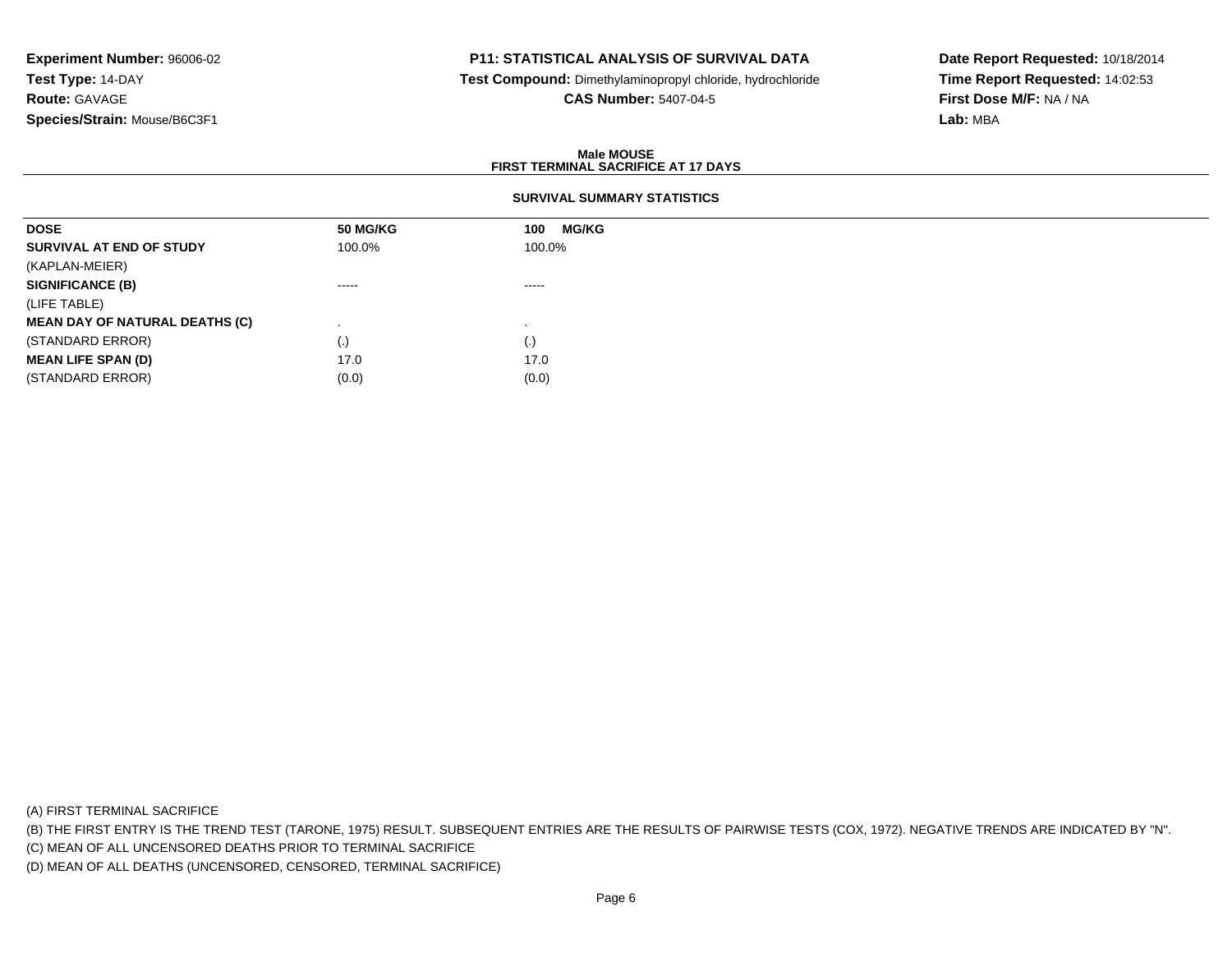## **P11: STATISTICAL ANALYSIS OF SURVIVAL DATA**

 **Test Compound:** Dimethylaminopropyl chloride, hydrochloride**CAS Number:** 5407-04-5

**Date Report Requested:** 10/18/2014**Time Report Requested:** 14:02:53**First Dose M/F:** NA / NA**Lab:** MBA

# **Female MOUSE FIRST TERMINAL SACRIFICE AT 17 DAYS**

|                               |                     | <b>INDIVIDUAL SURVIVAL TIMES (DAYS)</b> |                   |  |
|-------------------------------|---------------------|-----------------------------------------|-------------------|--|
| <b>DOSE = VEHICLE CONTROL</b> |                     |                                         |                   |  |
| <b>TOTAL 5</b>                | UNCENSORED DEATHS 1 | CENSORED DEATHS 0                       | <b>TERMINAL 4</b> |  |
| <b>UNCENSORED DEATH DAYS</b>  |                     |                                         |                   |  |
| 13                            |                     |                                         |                   |  |
| <b>CENSORED DEATH DAYS</b>    |                     |                                         |                   |  |
| none                          |                     |                                         |                   |  |
| $DOSE = 6.25$<br><b>MG/KG</b> |                     |                                         |                   |  |
| <b>TOTAL 5</b>                | UNCENSORED DEATHS 0 | CENSORED DEATHS 0                       | <b>TERMINAL 5</b> |  |
| <b>UNCENSORED DEATH DAYS</b>  |                     |                                         |                   |  |
| none                          |                     |                                         |                   |  |
| <b>CENSORED DEATH DAYS</b>    |                     |                                         |                   |  |
| none                          |                     |                                         |                   |  |
| $DOSE = 12.5$<br><b>MG/KG</b> |                     |                                         |                   |  |
| <b>TOTAL 5</b>                | UNCENSORED DEATHS 0 | <b>CENSORED DEATHS 0</b>                | <b>TERMINAL 5</b> |  |
| <b>UNCENSORED DEATH DAYS</b>  |                     |                                         |                   |  |
| none                          |                     |                                         |                   |  |
| <b>CENSORED DEATH DAYS</b>    |                     |                                         |                   |  |
| none                          |                     |                                         |                   |  |
| $DOSE = 25 MG/KG$             |                     |                                         |                   |  |
| TOTAL <sub>5</sub>            | UNCENSORED DEATHS 0 | <b>CENSORED DEATHS 0</b>                | <b>TERMINAL 5</b> |  |
| <b>UNCENSORED DEATH DAYS</b>  |                     |                                         |                   |  |
| none                          |                     |                                         |                   |  |
| <b>CENSORED DEATH DAYS</b>    |                     |                                         |                   |  |
| none                          |                     |                                         |                   |  |

(A) FIRST TERMINAL SACRIFICE

(B) THE FIRST ENTRY IS THE TREND TEST (TARONE, 1975) RESULT. SUBSEQUENT ENTRIES ARE THE RESULTS OF PAIRWISE TESTS (COX, 1972). NEGATIVE TRENDS ARE INDICATED BY "N".

(C) MEAN OF ALL UNCENSORED DEATHS PRIOR TO TERMINAL SACRIFICE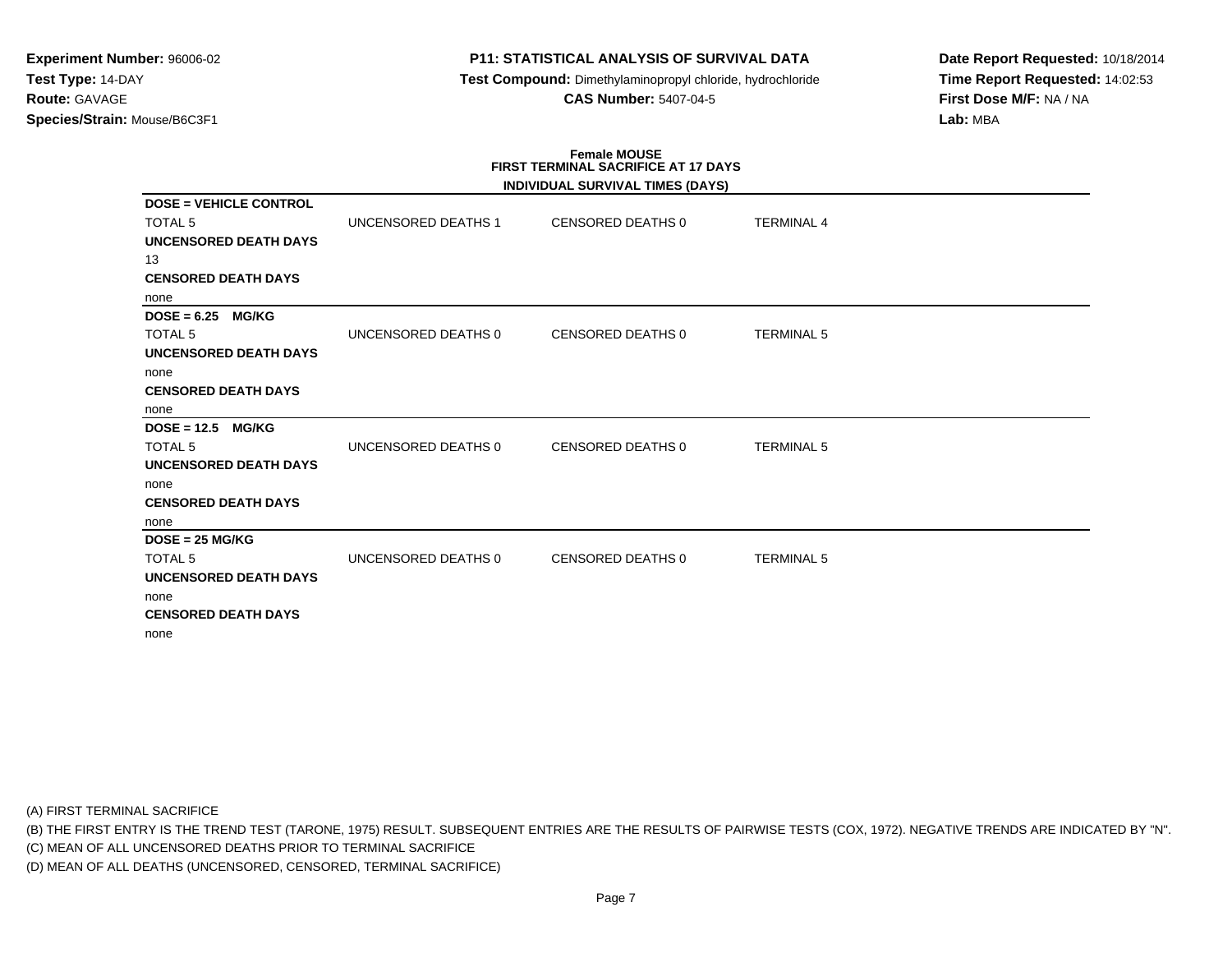## **P11: STATISTICAL ANALYSIS OF SURVIVAL DATA**

 **Test Compound:** Dimethylaminopropyl chloride, hydrochloride**CAS Number:** 5407-04-5

**Date Report Requested:** 10/18/2014**Time Report Requested:** 14:02:53**First Dose M/F:** NA / NA**Lab:** MBA

### **Female MOUSE FIRST TERMINAL SACRIFICE AT 17 DAYSINDIVIDUAL SURVIVAL TIMES (DAYS)**

|                              |                     | <b>INDIVIDUAL OURVIVAL TIMES (DATU)</b> |                   |  |
|------------------------------|---------------------|-----------------------------------------|-------------------|--|
| $DOSE = 50 MGIKG$            |                     |                                         |                   |  |
| TOTAL 5                      | UNCENSORED DEATHS 0 | CENSORED DEATHS 0                       | TERMINAL 5        |  |
| UNCENSORED DEATH DAYS        |                     |                                         |                   |  |
| none                         |                     |                                         |                   |  |
| <b>CENSORED DEATH DAYS</b>   |                     |                                         |                   |  |
| none                         |                     |                                         |                   |  |
| $DOSE = 100$<br><b>MG/KG</b> |                     |                                         |                   |  |
| <b>TOTAL 5</b>               | UNCENSORED DEATHS 0 | CENSORED DEATHS 0                       | <b>TERMINAL 5</b> |  |
| <b>UNCENSORED DEATH DAYS</b> |                     |                                         |                   |  |
| none                         |                     |                                         |                   |  |
| <b>CENSORED DEATH DAYS</b>   |                     |                                         |                   |  |
| none                         |                     |                                         |                   |  |

(A) FIRST TERMINAL SACRIFICE

(B) THE FIRST ENTRY IS THE TREND TEST (TARONE, 1975) RESULT. SUBSEQUENT ENTRIES ARE THE RESULTS OF PAIRWISE TESTS (COX, 1972). NEGATIVE TRENDS ARE INDICATED BY "N".

(C) MEAN OF ALL UNCENSORED DEATHS PRIOR TO TERMINAL SACRIFICE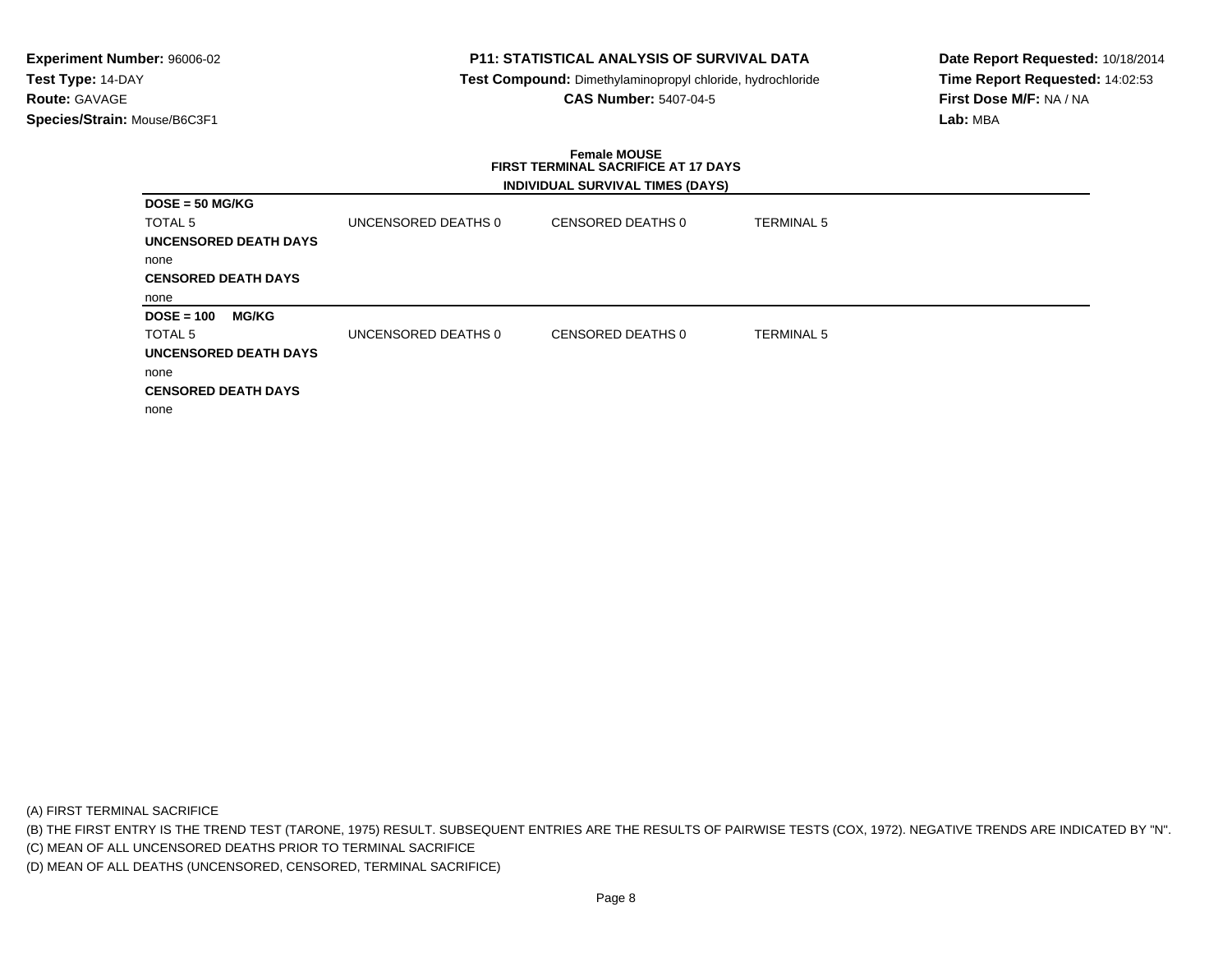### **P11: STATISTICAL ANALYSIS OF SURVIVAL DATA**

**Test Compound:** Dimethylaminopropyl chloride, hydrochloride

**CAS Number:** 5407-04-5

**Date Report Requested:** 10/18/2014**Time Report Requested:** 14:02:53**First Dose M/F:** NA / NA**Lab:** MBA

### **Female MOUSEFIRST TERMINAL SACRIFICE AT 17 DAYS**

### **KAPLAN-MEIER SURVIVAL PROBABILITY ESTIMATES (%)**

| <b>DOSE</b>            |       |       |       |       |       | TIME (DAYS) |       |       |       |       |
|------------------------|-------|-------|-------|-------|-------|-------------|-------|-------|-------|-------|
|                        |       |       |       | 8     | 10    | 12          | 14    | 16    | 18    | 17(A) |
| <b>VEHICLE CONTROL</b> | 100.0 | 100.0 | 100.0 | 100.0 | 100.0 | 100.0       | 80.0  | 80.0  | 80.0  | 80.0  |
| <b>MG/KG</b><br>6.25   | 100.0 | 100.0 | 100.0 | 100.0 | 100.0 | 100.0       | 100.0 | 100.0 | 100.0 | 100.0 |
| <b>MG/KG</b><br>12.5   | 100.0 | 100.0 | 100.0 | 100.0 | 100.0 | 100.0       | 100.0 | 100.0 | 100.0 | 100.0 |
| 25 MG/KG               | 100.0 | 100.0 | 100.0 | 100.0 | 100.0 | 100.0       | 100.0 | 100.0 | 100.0 | 100.0 |
| <b>50 MG/KG</b>        | 100.0 | 100.0 | 100.0 | 100.0 | 100.0 | 100.0       | 100.0 | 100.0 | 100.0 | 100.0 |
| <b>MG/KG</b><br>100    | 100.0 | 100.0 | 100.0 | 100.0 | 100.0 | 100.0       | 100.0 | 100.0 | 100.0 | 100.0 |

(A) FIRST TERMINAL SACRIFICE

(B) THE FIRST ENTRY IS THE TREND TEST (TARONE, 1975) RESULT. SUBSEQUENT ENTRIES ARE THE RESULTS OF PAIRWISE TESTS (COX, 1972). NEGATIVE TRENDS ARE INDICATED BY "N".

(C) MEAN OF ALL UNCENSORED DEATHS PRIOR TO TERMINAL SACRIFICE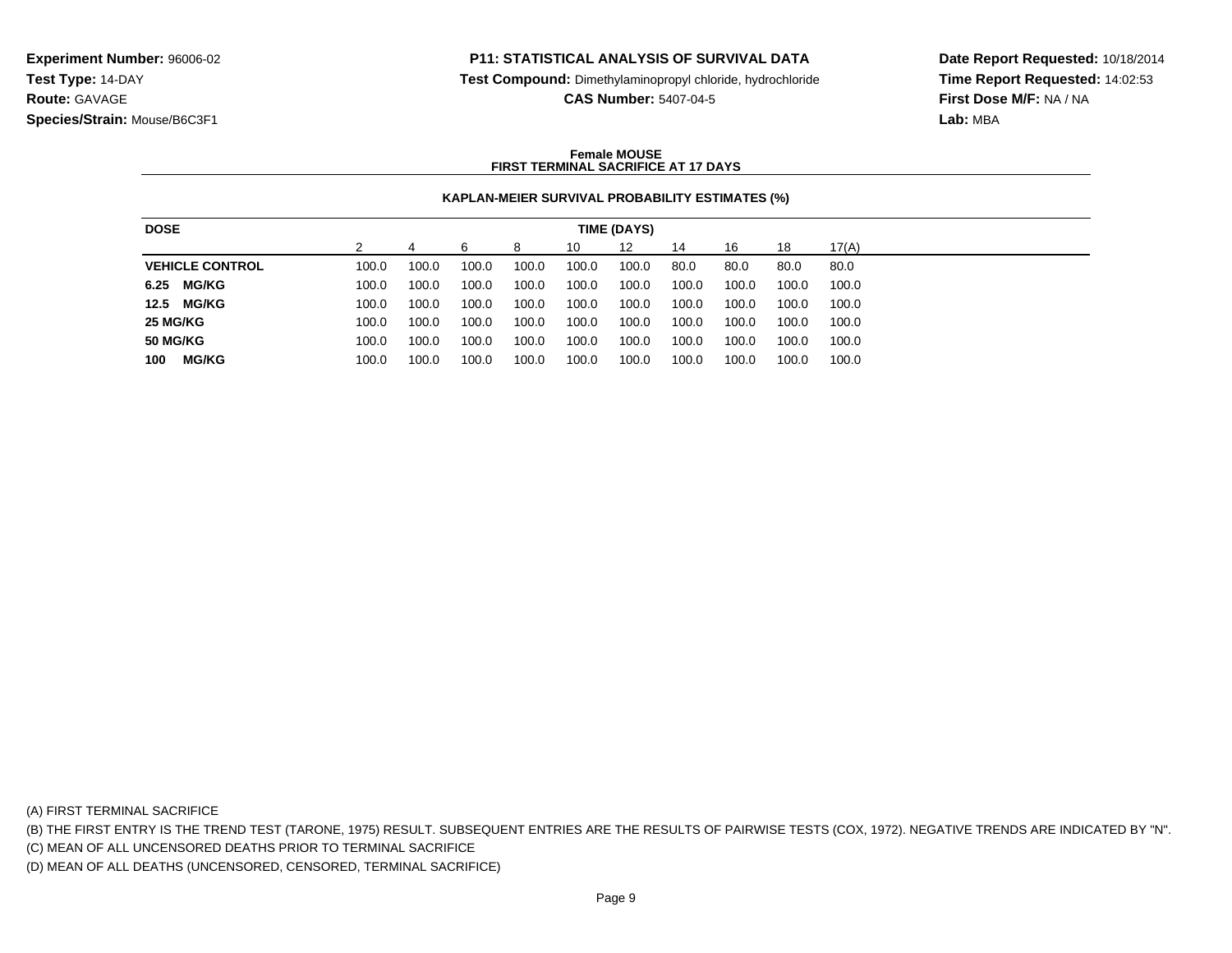## **P11: STATISTICAL ANALYSIS OF SURVIVAL DATA**

**Test Compound:** Dimethylaminopropyl chloride, hydrochloride

**CAS Number:** 5407-04-5

**Date Report Requested:** 10/18/2014**Time Report Requested:** 14:02:53**First Dose M/F:** NA / NA**Lab:** MBA

### **Female MOUSEFIRST TERMINAL SACRIFICE AT 17 DAYS**

### **SURVIVAL SUMMARY STATISTICS**

| <b>DOSE</b>                           | <b>VEHICLE CONTROL</b> | 6.25 MG/KG   | <b>MG/KG</b><br>12.5 | <b>25 MG/KG</b> |
|---------------------------------------|------------------------|--------------|----------------------|-----------------|
| SURVIVAL AT END OF STUDY              | 80.0%                  | 100.0%       | 100.0%               | 100.0%          |
| (KAPLAN-MEIER)                        |                        |              |                      |                 |
| <b>SIGNIFICANCE (B)</b>               | $P=0.832N$             | $P = 1.000N$ | $P = 1.000N$         | $P = 1.000N$    |
| (LIFE TABLE)                          |                        |              |                      |                 |
| <b>MEAN DAY OF NATURAL DEATHS (C)</b> | 13.0                   |              |                      |                 |
| (STANDARD ERROR)                      | (.)                    | $\cdot$      | $\left( . \right)$   | (.)             |
| <b>MEAN LIFE SPAN (D)</b>             | 16.2                   | 17.0         | 17.0                 | 17.0            |
| (STANDARD ERROR)                      | (0.8)                  | (0.0)        | (0.0)                | (0.0)           |

(A) FIRST TERMINAL SACRIFICE

(B) THE FIRST ENTRY IS THE TREND TEST (TARONE, 1975) RESULT. SUBSEQUENT ENTRIES ARE THE RESULTS OF PAIRWISE TESTS (COX, 1972). NEGATIVE TRENDS ARE INDICATED BY "N".

(C) MEAN OF ALL UNCENSORED DEATHS PRIOR TO TERMINAL SACRIFICE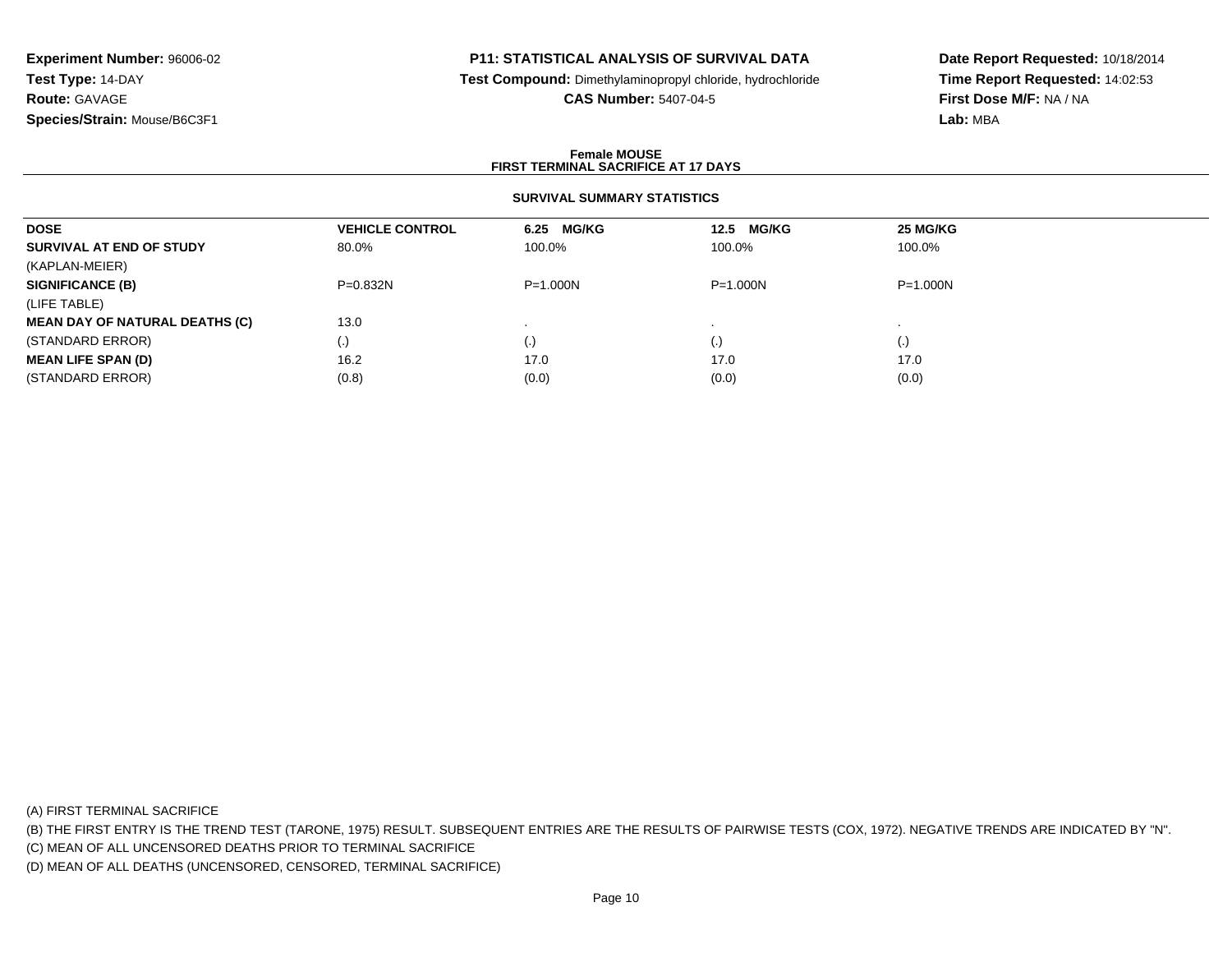## **P11: STATISTICAL ANALYSIS OF SURVIVAL DATA**

 **Test Compound:** Dimethylaminopropyl chloride, hydrochloride**CAS Number:** 5407-04-5

**Date Report Requested:** 10/18/2014**Time Report Requested:** 14:02:53**First Dose M/F:** NA / NA**Lab:** MBA

### **Female MOUSEFIRST TERMINAL SACRIFICE AT 17 DAYS**

### **SURVIVAL SUMMARY STATISTICS**

| <b>50 MG/KG</b> | <b>MG/KG</b><br>100 |
|-----------------|---------------------|
| 100.0%          | 100.0%              |
|                 |                     |
| $P = 1.000N$    | P=1.000N            |
|                 |                     |
|                 |                     |
| $\cdot$         | (.)                 |
| 17.0            | 17.0                |
| (0.0)           | (0.0)               |
|                 |                     |

(A) FIRST TERMINAL SACRIFICE

(B) THE FIRST ENTRY IS THE TREND TEST (TARONE, 1975) RESULT. SUBSEQUENT ENTRIES ARE THE RESULTS OF PAIRWISE TESTS (COX, 1972). NEGATIVE TRENDS ARE INDICATED BY "N".

(C) MEAN OF ALL UNCENSORED DEATHS PRIOR TO TERMINAL SACRIFICE